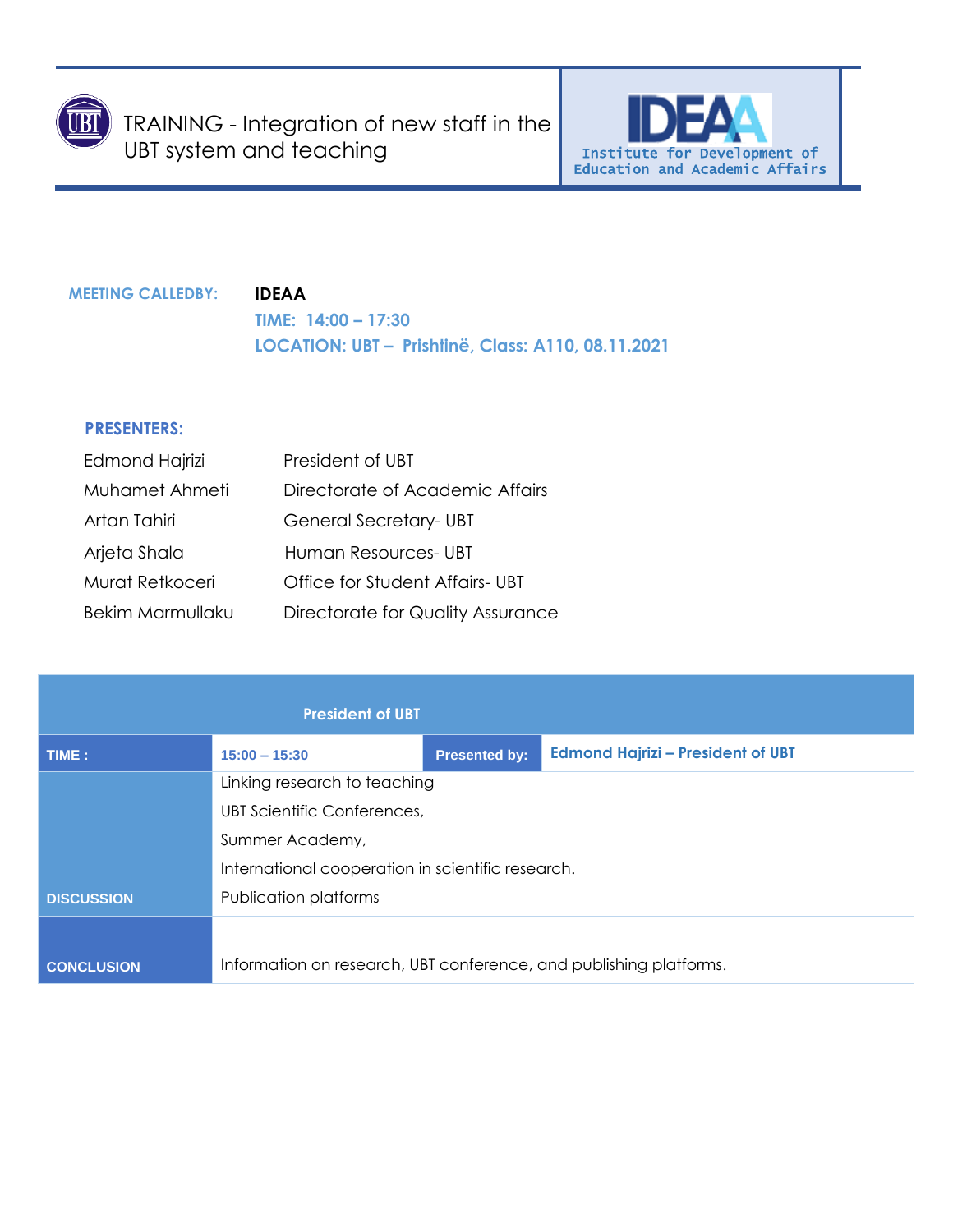## **Agenda**

| <b>Directorate of Academic Affairs - UBT</b> |                                                               |                      |                             |
|----------------------------------------------|---------------------------------------------------------------|----------------------|-----------------------------|
| TIME:                                        | $14:00 - 14:30$                                               | <b>Presented by:</b> | <b>Muhamet Ahmeti - DCA</b> |
|                                              | Organization of Studies and Curricula, Syllabus               |                      |                             |
|                                              | Academic Calendar                                             |                      |                             |
|                                              | Moodle teaching methods                                       |                      |                             |
|                                              | Academic staff workload                                       |                      |                             |
|                                              | Exams and their management                                    |                      |                             |
|                                              | Learning materials and library                                |                      |                             |
| <b>DISCUSSION</b>                            | Hourly reports kept (monthly).                                |                      |                             |
|                                              |                                                               |                      |                             |
| <b>CONCLUSION</b>                            | Information on the academic process and reporting of classes. |                      |                             |

| <b>OFFICE FOR QUALITY</b> |                                                                                        |                      |                                |
|---------------------------|----------------------------------------------------------------------------------------|----------------------|--------------------------------|
|                           |                                                                                        |                      | <b>Bekim Marmallaku</b>        |
| TIME:                     | $16:00 - 16:30$                                                                        | <b>Presented by:</b> | <b>Directorate for Quality</b> |
|                           | <b>Teaching and Quality Assurance</b>                                                  |                      |                                |
|                           | Academic Staff and Quality Assurance Procedure                                         |                      |                                |
|                           | Continuous monitoring of programs and courses                                          |                      |                                |
|                           | Continuous monitoring of student progress                                              |                      |                                |
|                           | Quality assurance in teaching / learning resources                                     |                      |                                |
|                           | Quality assurance and indicators in teaching,                                          |                      |                                |
|                           | Questionnaires (student assessment for staff).                                         |                      |                                |
| <b>DISCUSSION</b>         | Infrastructure / Laboratories- Excellence                                              |                      |                                |
|                           |                                                                                        |                      |                                |
| <b>CONCLUSION</b>         | Informing staff about Quality Assurance procedures, questionnaires and Infrastructure. |                      |                                |